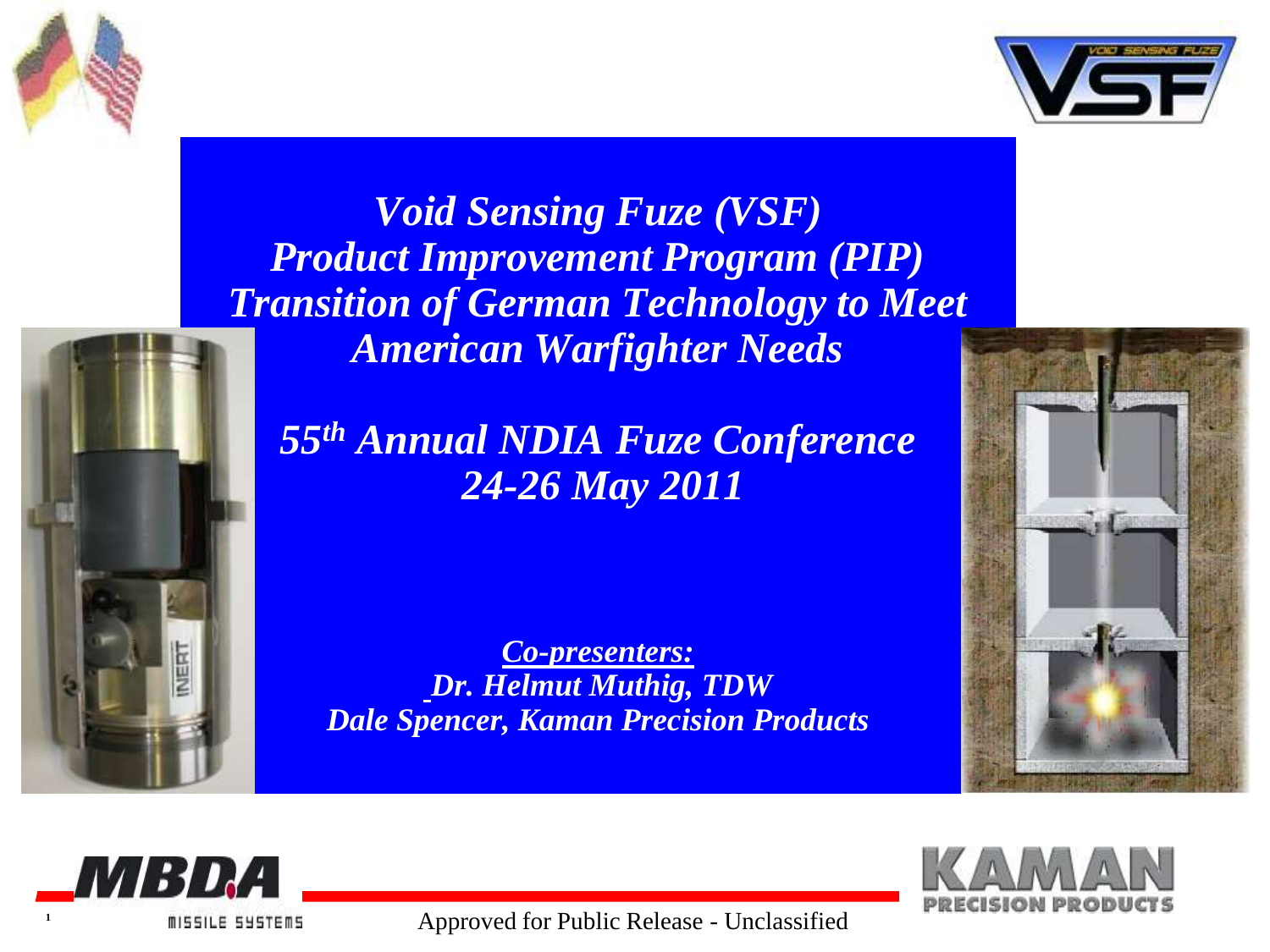



- **This joint presentation by the Defense Threat Reduction Agency (DTRA), Kaman Precision Products, and MBDA/TDW highlights significant respective management and technology success in integrating across countries, companies and cultures for a DoD Product Improvement Program (PIP). The VSF PIP of the TDW Programmable Intelligent Multi-Purpose Fuze (PIMPF) into a US produced three inch fuzewell is an impressive story involving the cooperation of USAF, Navy, and DTRA. This effort puts to rest many concerns and reservations often held for programs requiring international cooperation.**
- **This presentation is dedicated to the memory of the late** *Lt. Col. Herbert J. Smith III* **who was a driving force in the inception of this program and who believed so strongly in the benefit to the American Warfighter that this technology and cooperation offers.**



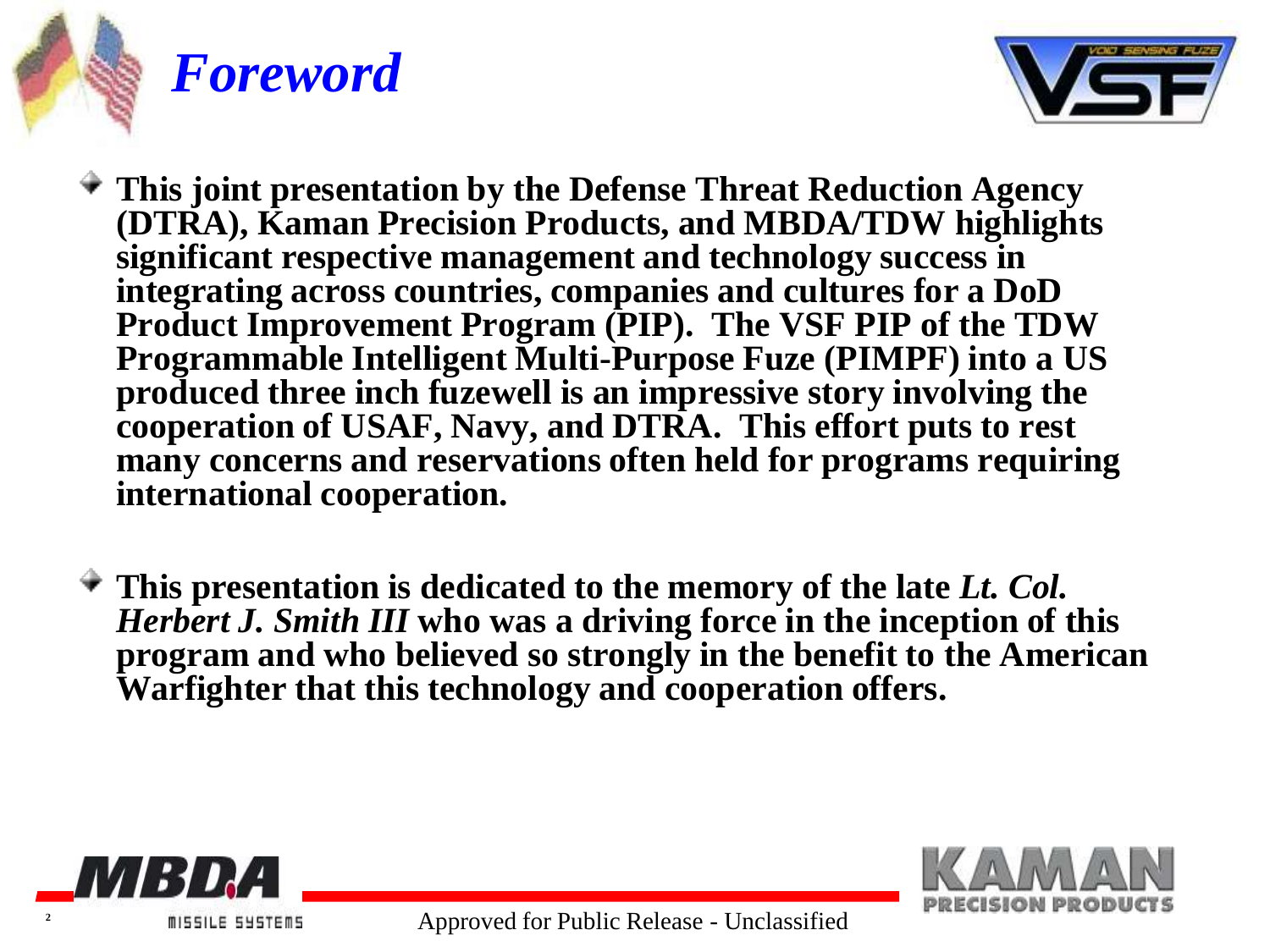



- **An overview of the DTRA Void Sensing Fuze Product Improvement Program**
- **Overview of the functionality of the Fuze**
- **VSF Cannon Testing at Meppen, Germany**
- **VSF Cannon Testing with USAF**
- **VSF Sled Testing with Navy**
- **Environmental Validation Testing Efforts**
- **Transition of VSF under a JCTD to US Weapons**







MBDA

**<sup>3</sup>** Approved for Public Release - Unclassified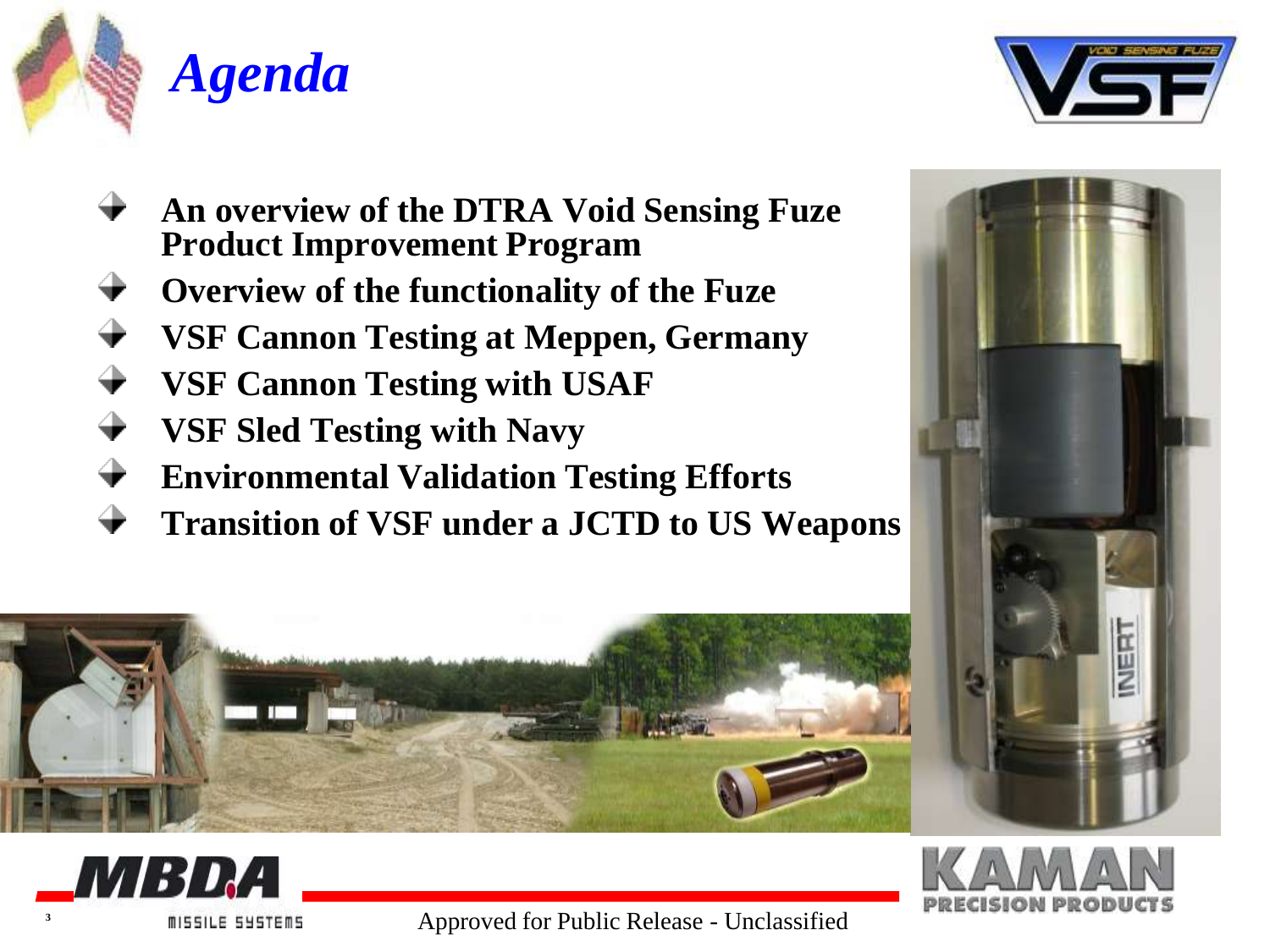# *Historical Background*



**OSD Comparative Test Office and Defense Threat Reduction Agency (DTRA) sponsored Foreign Comparative Test (FCT) Program to evaluate the German's Programmable Intelligent Multi Purpose Fuze (PIMPF)**

- PIMPF is a qualified fuze, currently in service in the Taurus KEPD 350 and has been selected for the Norwegian Naval Strike Missile
- FCT program evaluated the ability of the PIMPF to penetrate hard, deeply buried targets, sense and count layers and voids as it penetrates, and then detonate in a specific void as programmed

**Recommendation accepted to conduct a Void Sensing Fuze (VSF) Product Improvement Program (PIP) to repackage current PIMPF into a form factor compatible with US Weapon Fuzewells**





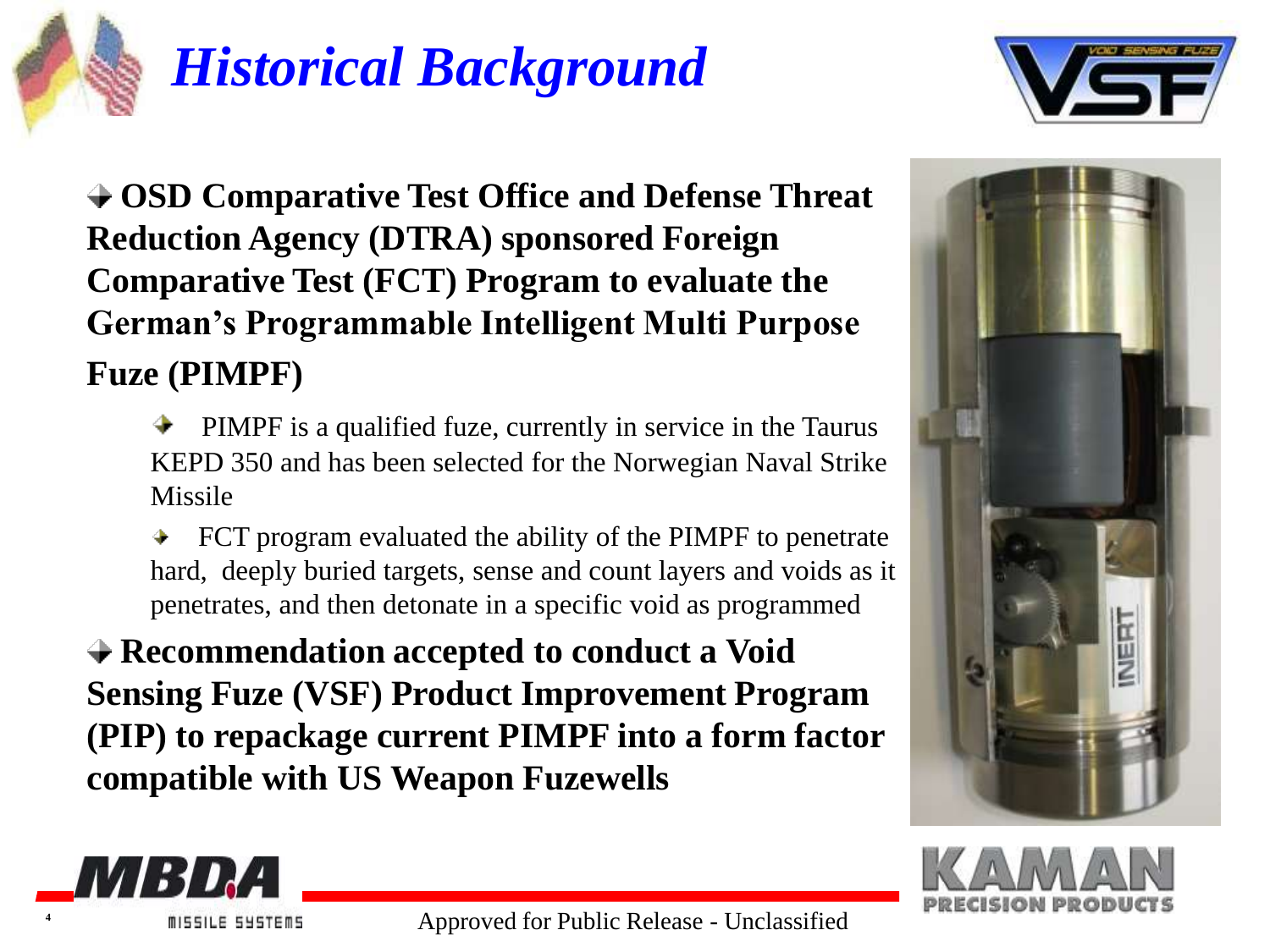

*Void Sensing Fuze Provides Intelligence to Fire at Precision Location to Maximize Weapon Effectiveness*



**<sup>5</sup>** Approved for Public Release - Unclassified

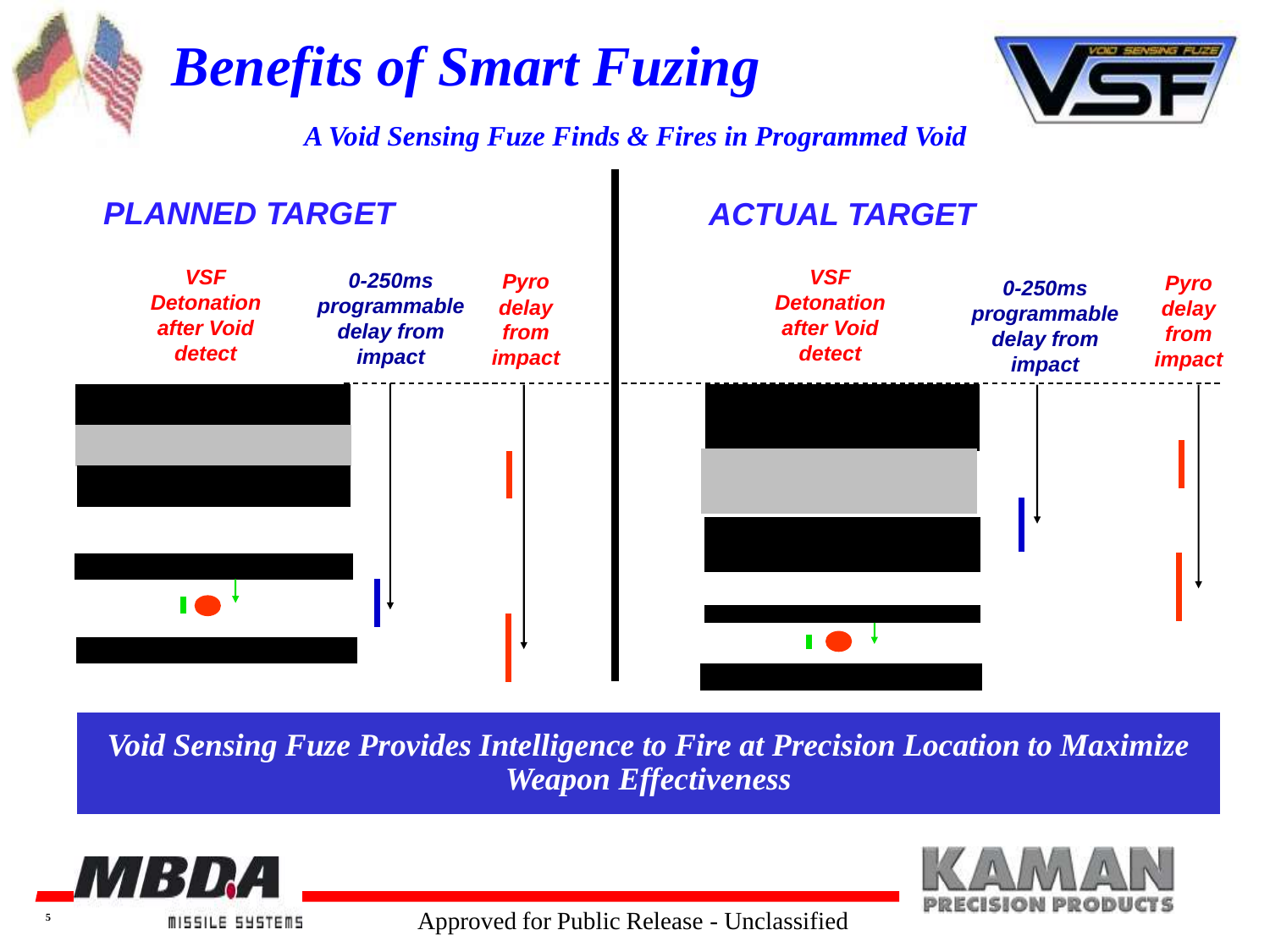

# *Void Sensing Fuze Objectives*

*Repackage the Programmable Intelligent Multi-Purpose Fuze (PIMPF) into a form factor compatible with US weapon fuzewells* 



- **Demonstrate original void/layer sensing capability**
- **Conduct limited environmental/qualification testing**
- **Conduct USG Cannon/Sled testing to confirm functionality and serve as a risk reduction before USG integration**
- **Provide residual VSF for JMEWS development and make available for other transitional US partners**







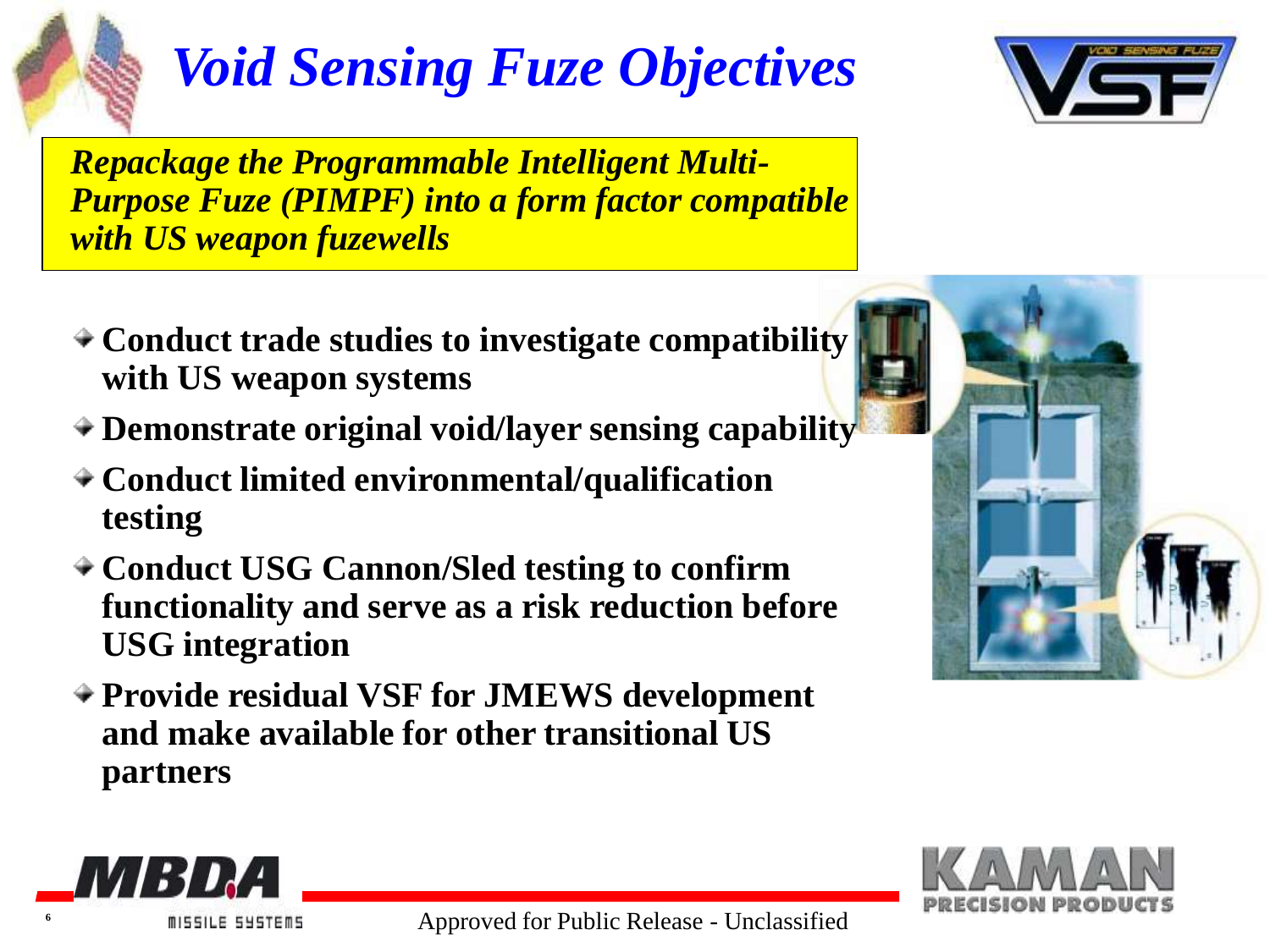# *VSF Program Requirements*



- VSF must meet NATO Standard Agreement 4187 and MIL- STD-1316E
- VSF must be sized to enable incorporation into standard US weapon fuzewell
- VSF must function within the operating environments of the host weapon system
- VSF must sense/count layers and voids as it penetrates a hard target and detonate at a planned point within the target
- VSF must be field-level and cockpit programmable



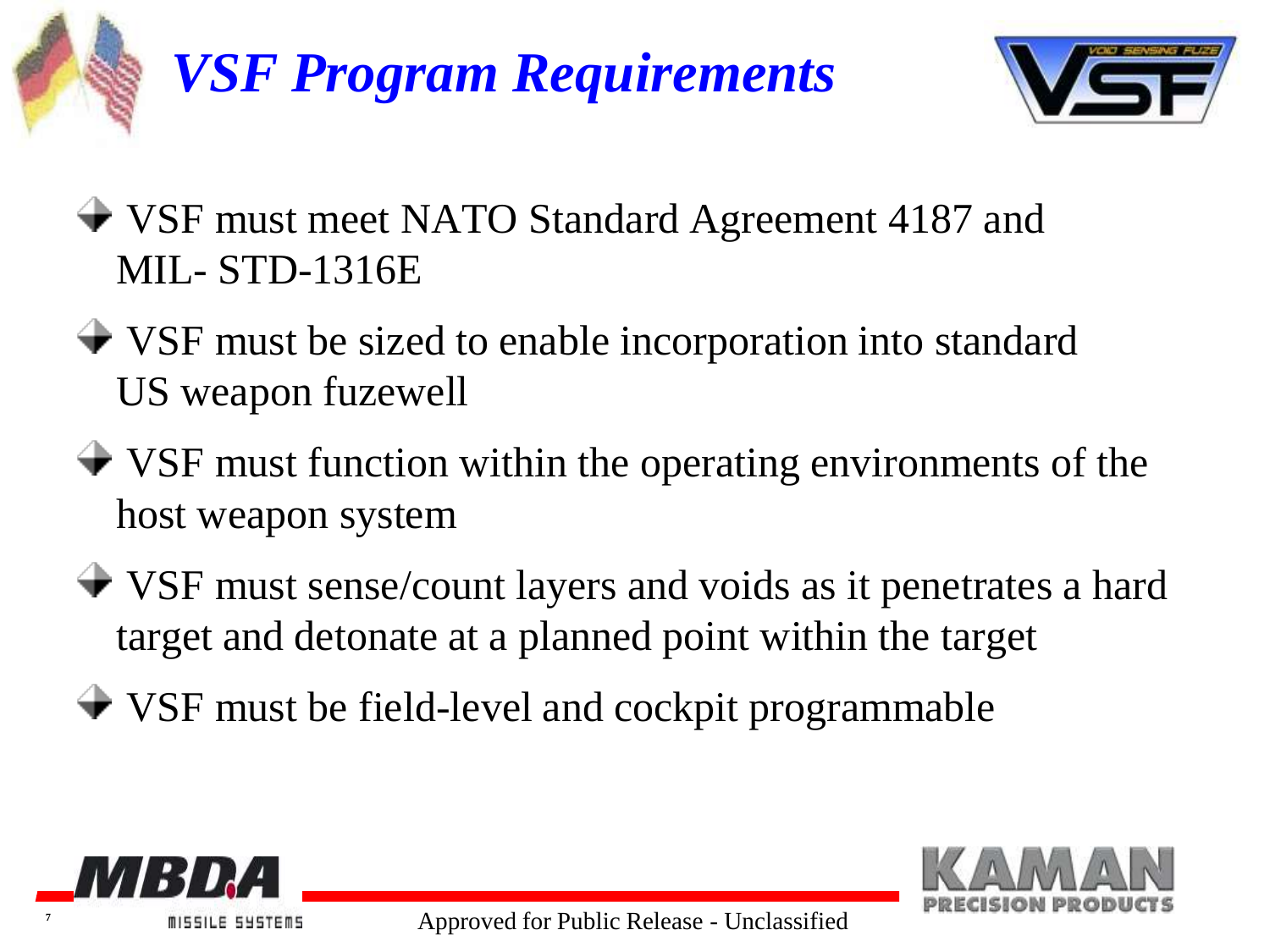

## *VSF PIP Phases*



### *Phase 1 - VSF Modification and Demonstration ~ Completed*

- **Trade Studies (capacitors vs batteries, connectors, modifications for gravity bomb applications)**
- **Initial repackaging design**
- **Component level environmental / shock testing**
- **Engineering Evaluation Unit (EEU) design**
- **Contractor led cannon testing (TDW at Meppen, Germany)**
- *Phase 2 – US Pilot Assembly and Verification Testing ~ Working*
	- **Pilot production of multiple fuzes -** *Completed*
	- **Production acceptance testing -** *Completed*
	- **Environmental testing -** *Pending*
	- **USG Production Verification Testing -** *Completed*
		- **Cannon Testing with USAF at Eglin AFB – Risk Reduction to Sled Testing**
		- **Sled Testing with US Navy at China Lake**



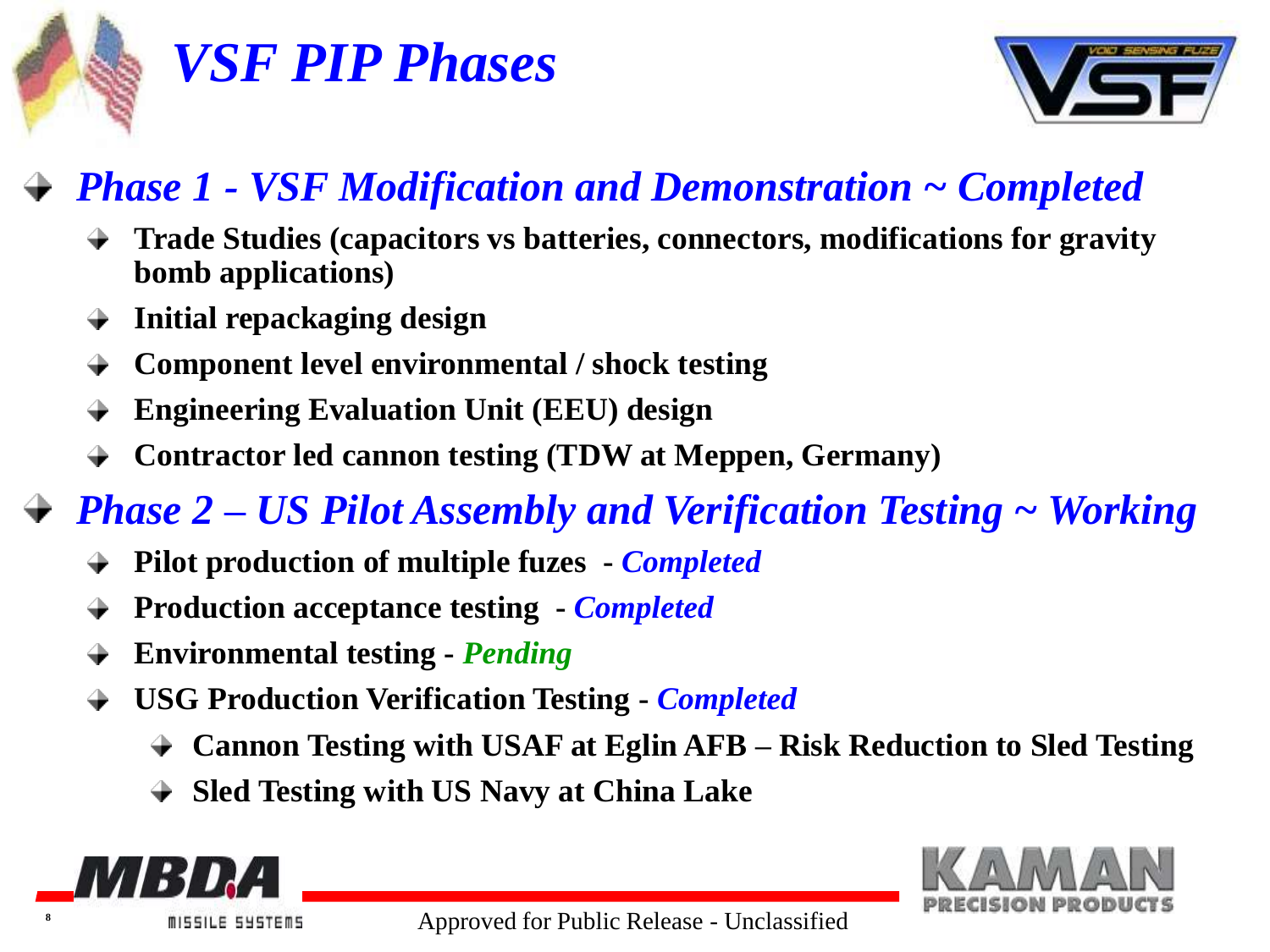

## *VSF PIP Participants*



- *DTRA*
- *TDW / MBDA Missile Systems (Germany)*
- *KAMAN Precision Products*
- *AFRL ~ Eglin AFB*
- *NAVAIR ~ China Lake (SNORT)*
- *PMA-280 Joint Multi-Effects Warhead System*













**PUBLIC EXECUTE:** Approved for Public Release - Unclassified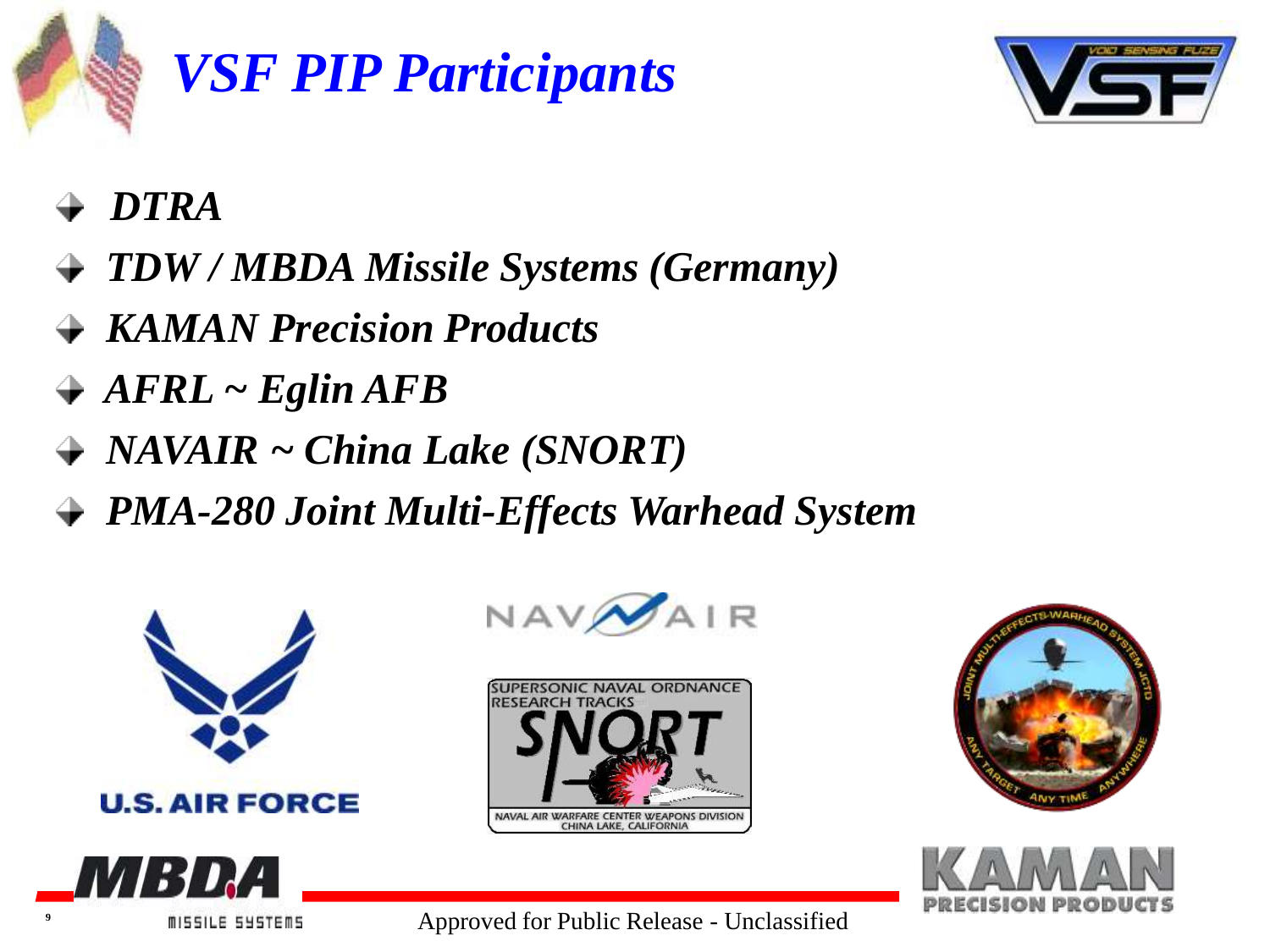

### *Roadmap to Success*



#### **VSF Program Milestones**

- **DTRA funds FCT of PIMPF**
- **NNMSB Safety Review of PIMPF**
- **FCT Test of PIMPF**
- **DTRA awards Contract for VSF Product Improvement Program (PIP)**
- **VSF PIP SRR**
- **VSF PIP Preliminary Design Review (PDR)**
- **FISTRP Tech Assist Safety Review**
- **VSF Critical Design Review (CDR)**
- **VSF / TDW Validation Cannon Tests ~ Germany**
- **VSF Risk Reduction Cannon Tests ~ Eglin**
- **VSF Validation Sled Testing ~ Navy SNORT**
- **VSF Final Environmental Testing ~ Pending**



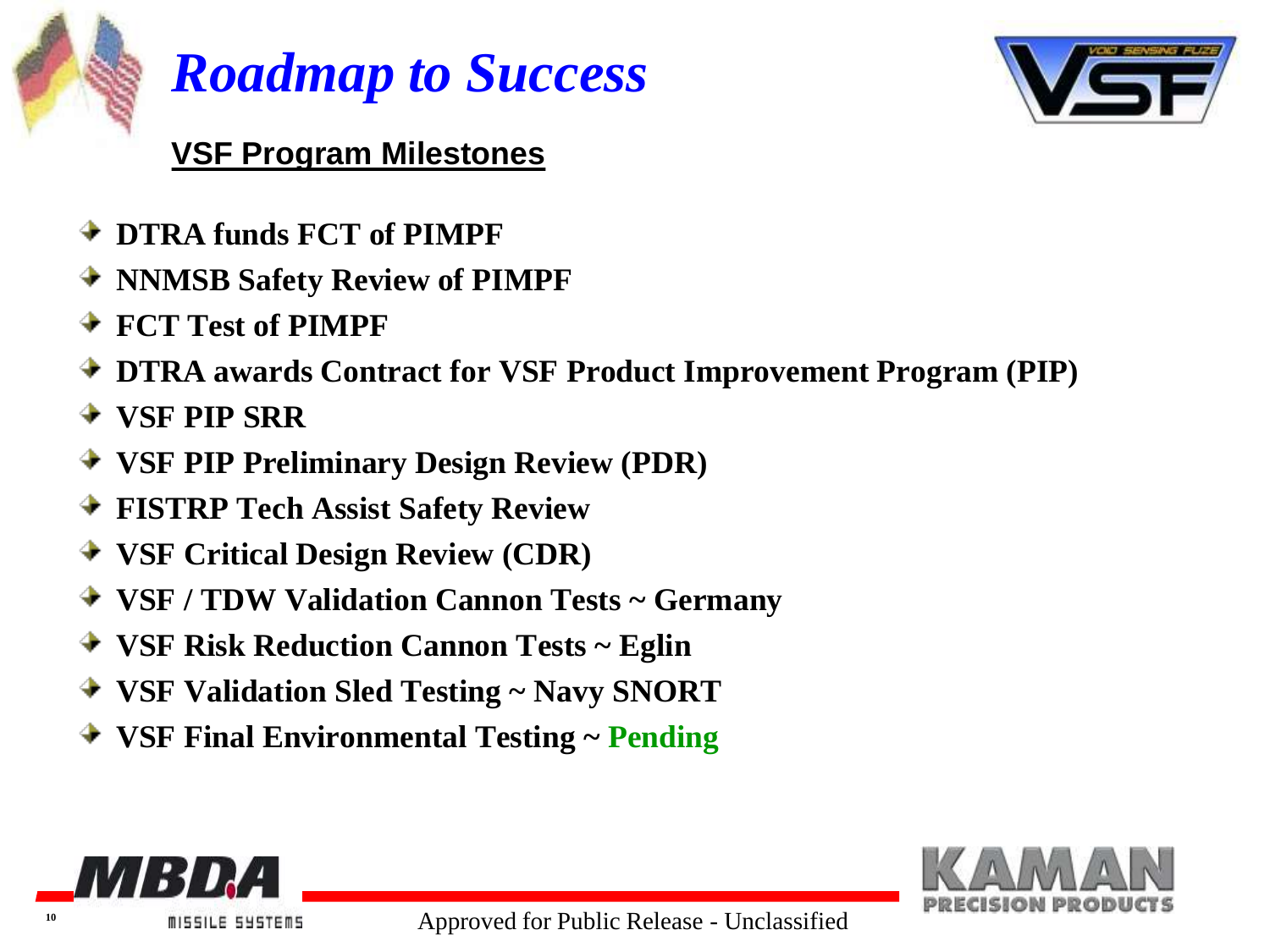





## *Technology to Detect Voids with Penetrating Weapons*

### **Dr. Helmut Muthig, Managing Director, TDW / MBDA**



<sup>11</sup> **II III III EXECUTE: 11 Approved for Public Release - Unclassified** 

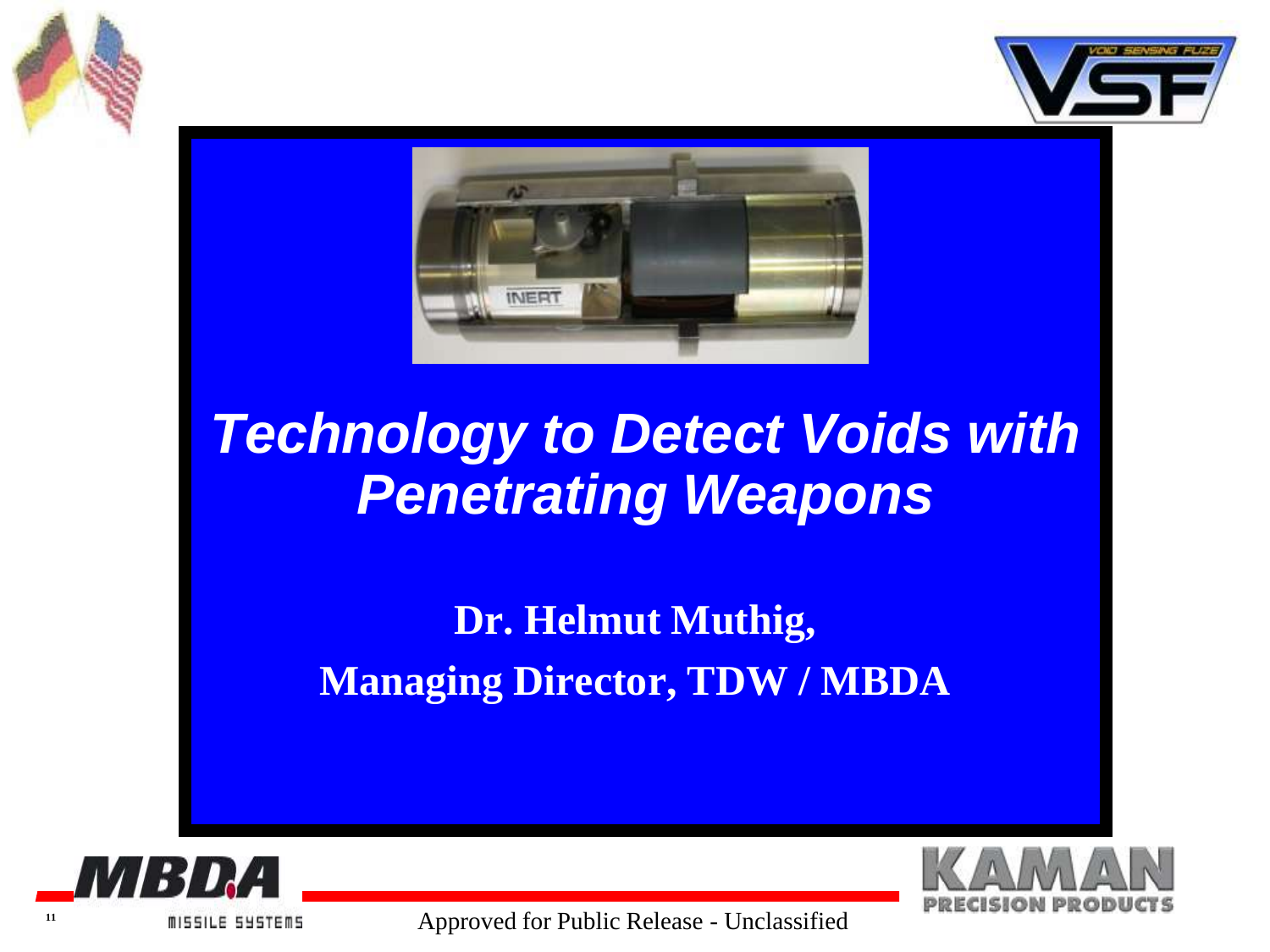









<sup>12</sup> **ILC INCREDISE IN EXAMPLE SYSTEMS** Approved for Public Release - Unclassified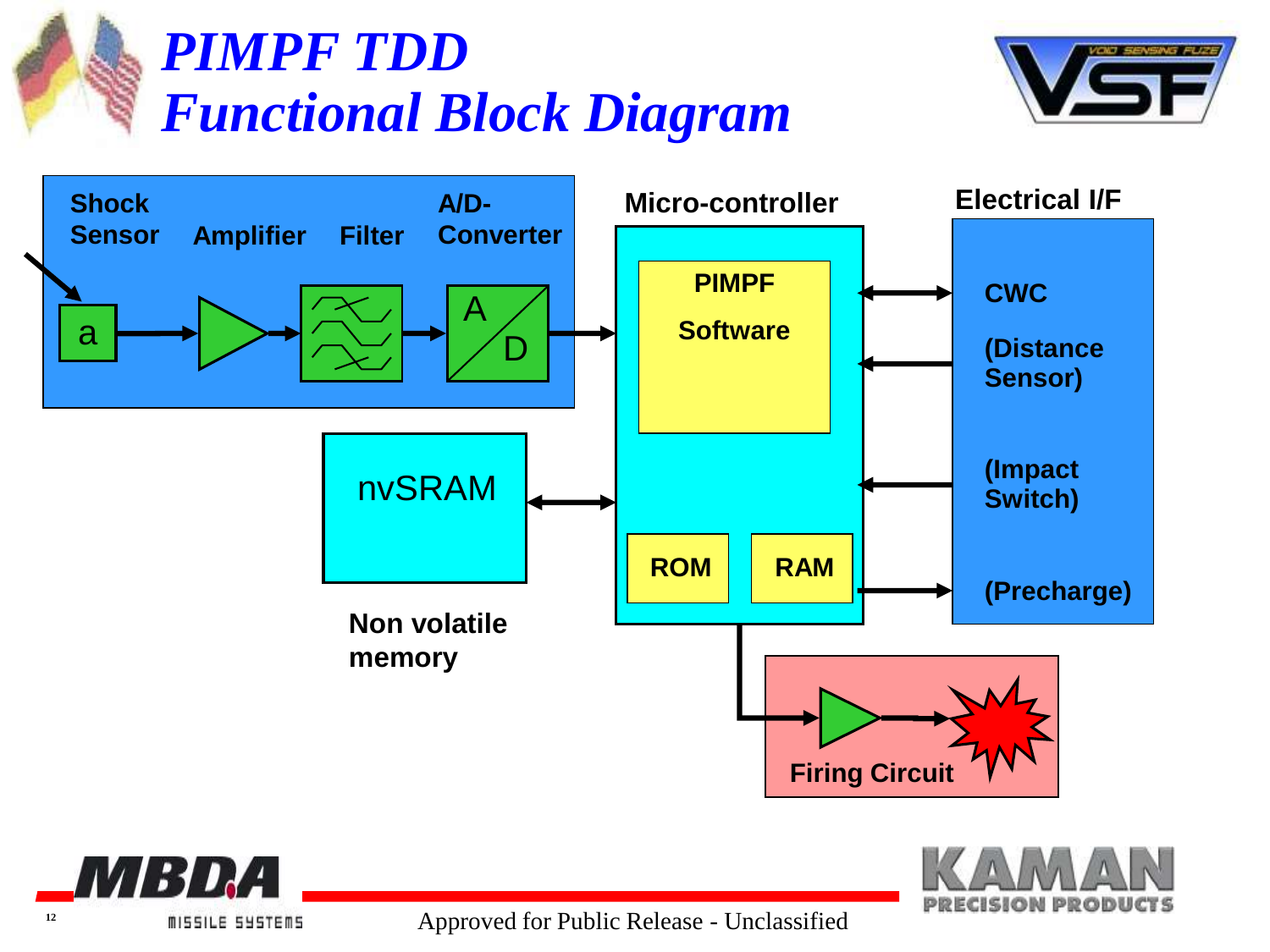

## *Functional Description ~ TDD*







<sup>13</sup> **ISSUE SUSTERS** Approved for Public Release - Unclassified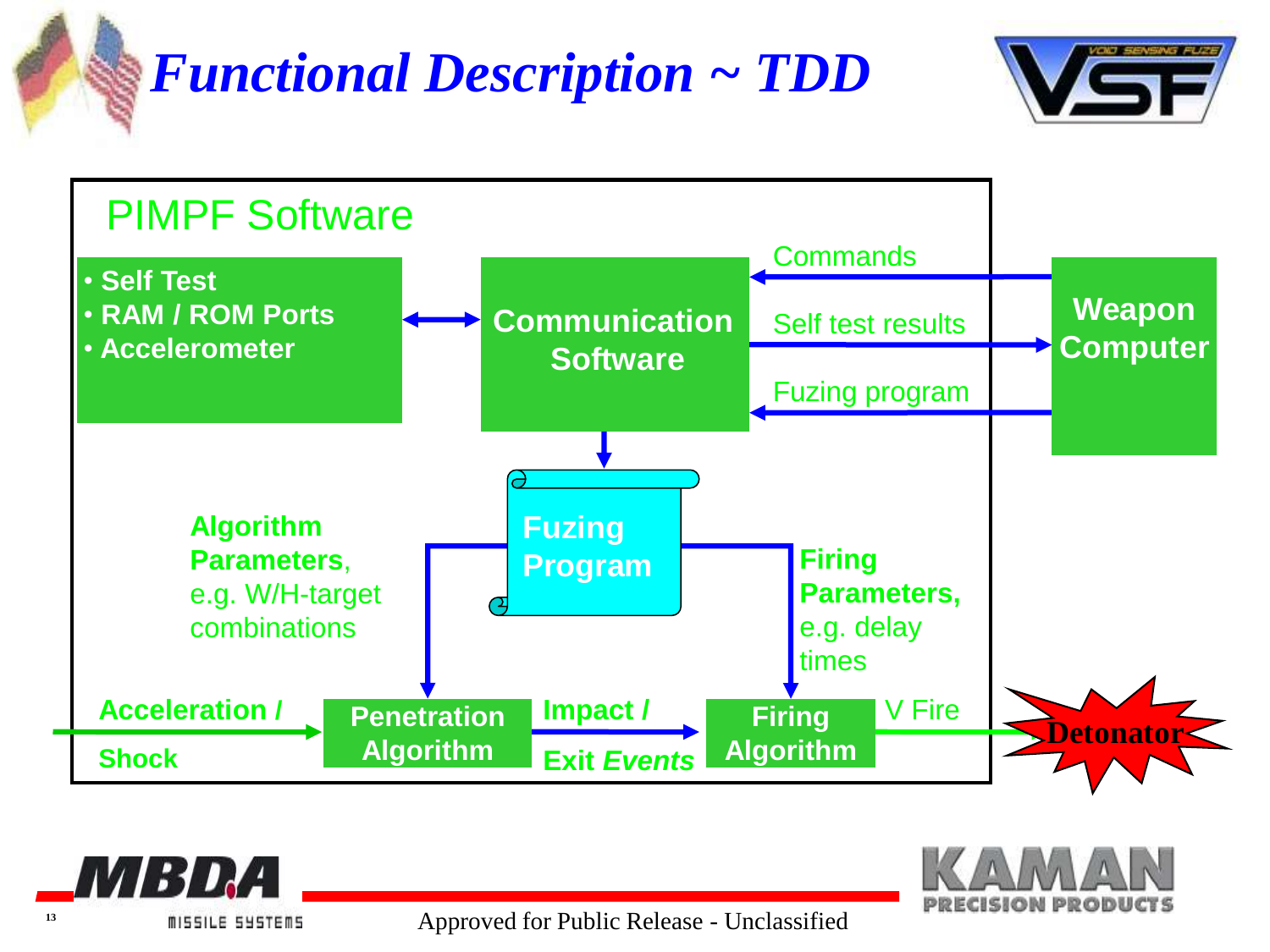



#### **VSM internal data logging capabilities**





<sup>14</sup> **ILLE SUSTERS** Approved for Public Release - Unclassified

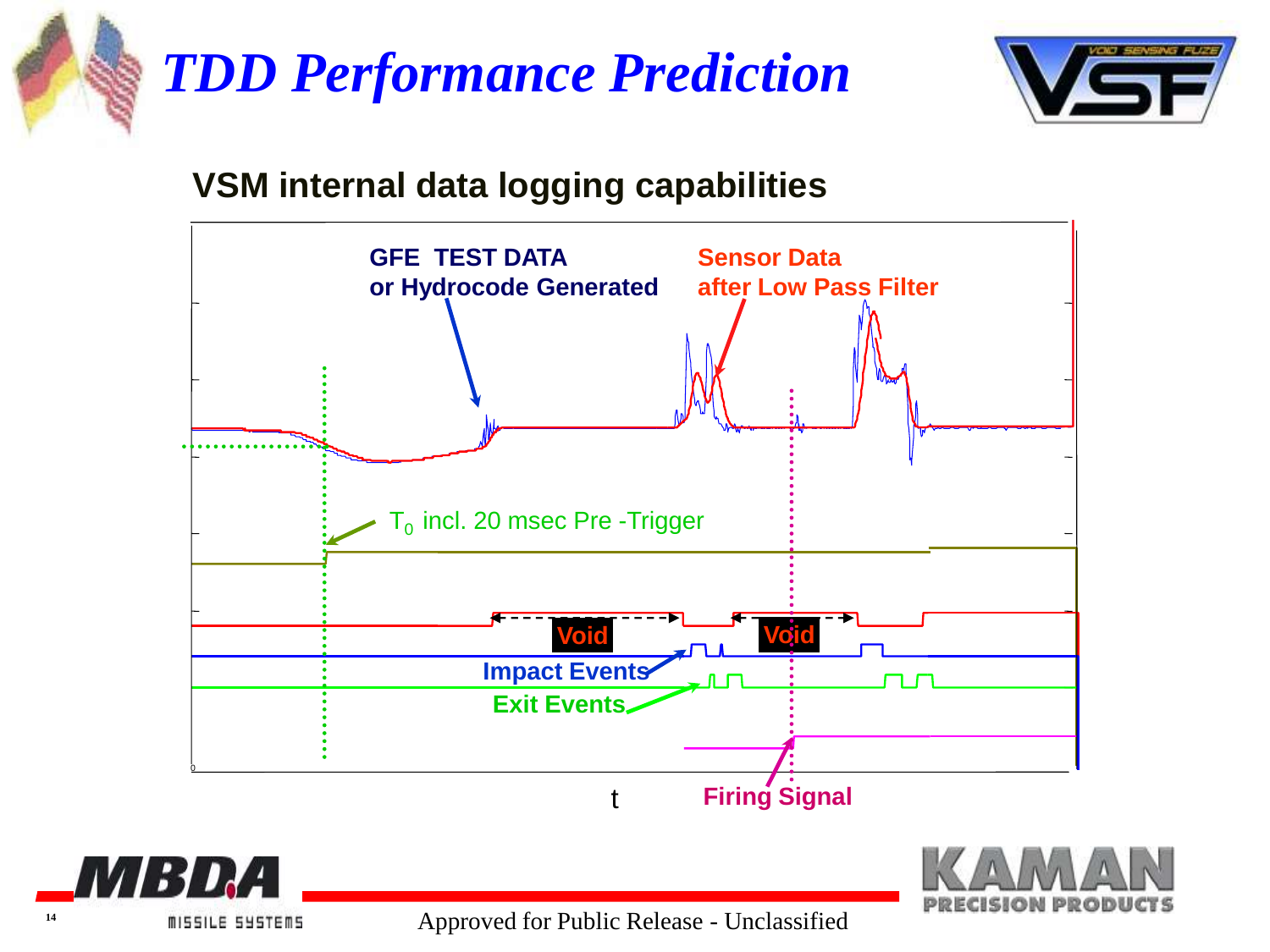# *Contractor Testing Overview*

**Hardware in the loop testing Extended Temperature testing Booster Initiation Testing Detonator / Hand Safe Testing Acceleration (High Shock) testing Basic Environment /Robustness Testing Shock/Impact Testing at Meppen U.S. Environmental Testing**











**<sup>15</sup>** Approved for Public Release - Unclassified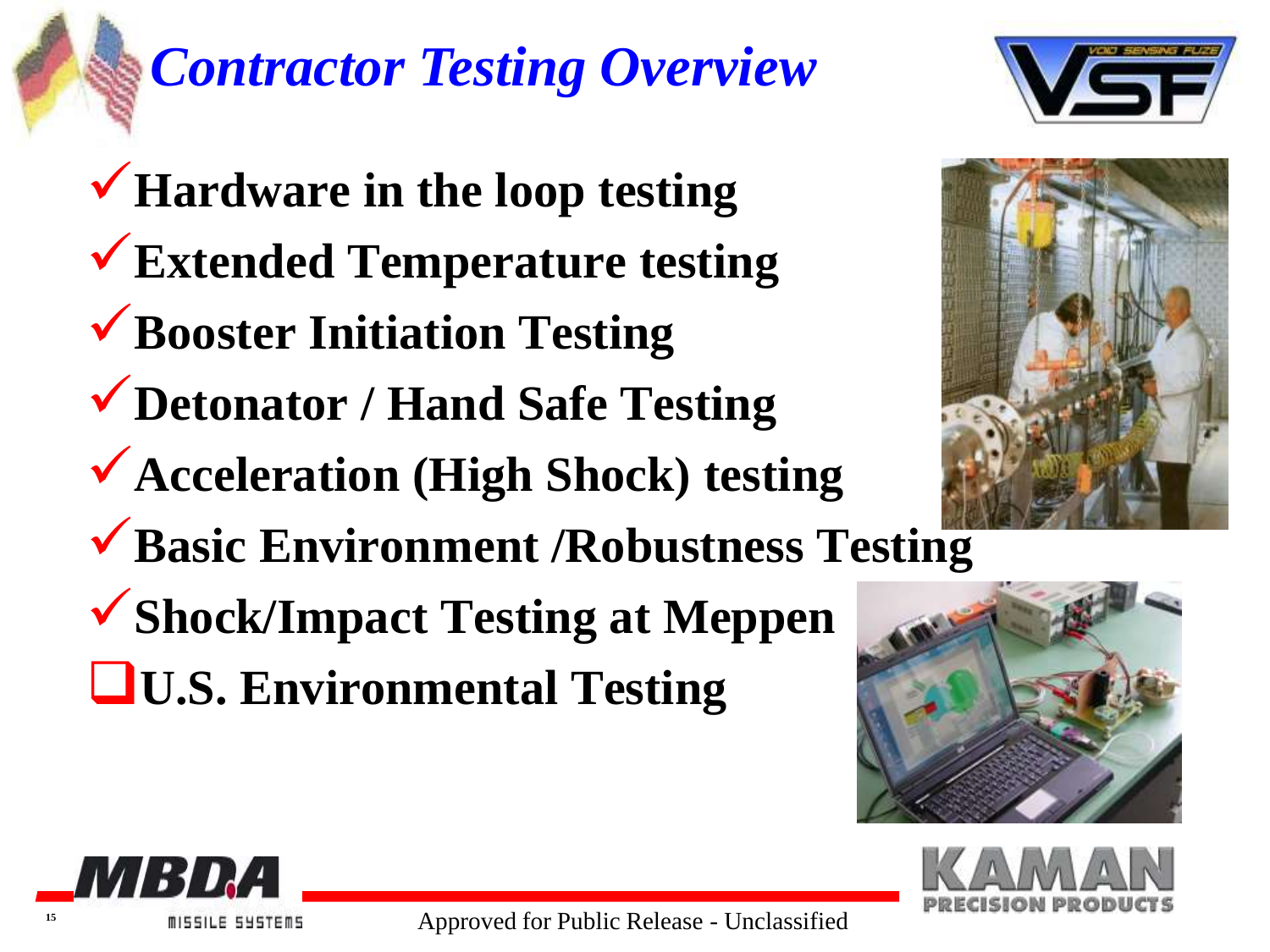



- **Detonator Safety Test**
- **Pyrotechnical I/F Test**
- **Basic Environmental and Robustness**
- **Test – Ulm Germany**
- **Explosive Compatibility Test**
- **CV / Penetrations Tests at WTD 91**
- **CV / Environmental Test**







MBDA

<sup>16</sup> **If If If**  $\blacksquare$  **If If Example 2 Approved for Public Release** - Unclassified

**Detonator Safety** 

 $90'8393$ 

Tark.

**SOM REPLY TO MUST**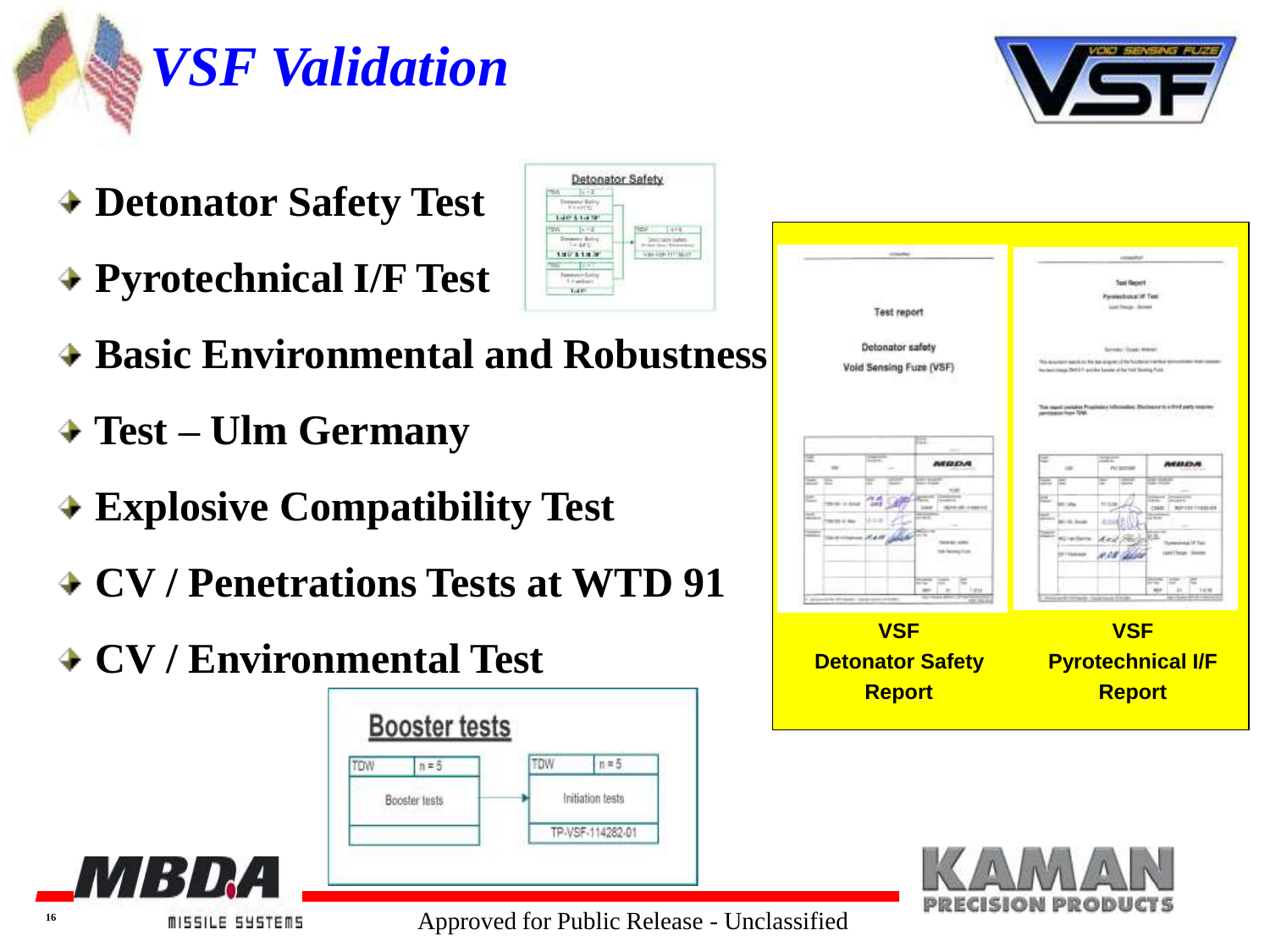## *VSF - TDW Validation Field Tests*



| Test #                  | <b>Date</b>              | <b>Target</b>                                           | <b>Lessons Learned</b>                                                                                                                                 |
|-------------------------|--------------------------|---------------------------------------------------------|--------------------------------------------------------------------------------------------------------------------------------------------------------|
| $\mathbf 1$             | 6<br>June<br>2009        | $1 - 2'9.5"$<br><b>Reinforced</b><br>concrete           | <b>Thread Design on Booster Cup to</b><br><b>Fuze Housing Redesigned --</b><br><b>Threaded Booster Facilitates Testing</b>                             |
| $\overline{2}$          | 15<br>June<br>2009       | $2 - 15.5$ "<br><b>Reinforced</b><br>concrete<br>plates | Rotor Flange angle relieved<br><b>Booster Cup Teflon Damping Ring</b><br>redesigned for greater robustness                                             |
| 3                       | 28<br><b>Oct</b><br>2009 | $1 - 5'5''$                                             | <b>Enhancements to flex interconnect</b><br>cable and addition of flex retaining<br><b>bracket</b>                                                     |
| $\overline{\mathbf{4}}$ | 23<br><b>Feb</b><br>2010 | $2 - 15.5$ "<br><b>Reinforced</b><br>concrete           | <b>TDW Contractor Led Cannon Tests</b><br>verified CIPPS: APP Functionality;<br><b>Entry/Exit Detection @ critical</b><br>impact velocities and angles |



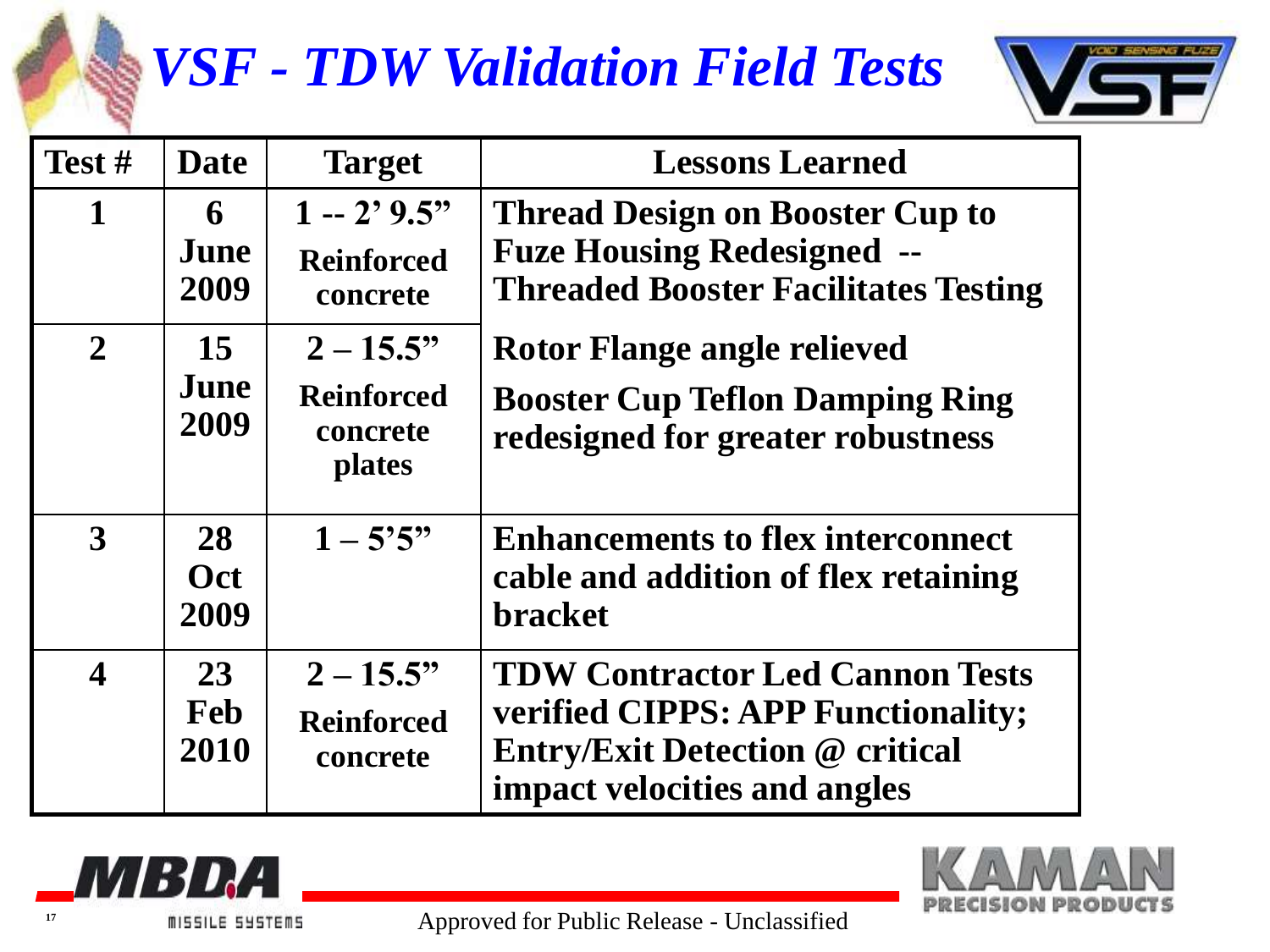



<sup>18</sup> **ISSUE STRIPE ISSUE SYSTEMS** Approved for Public Release - Unclassified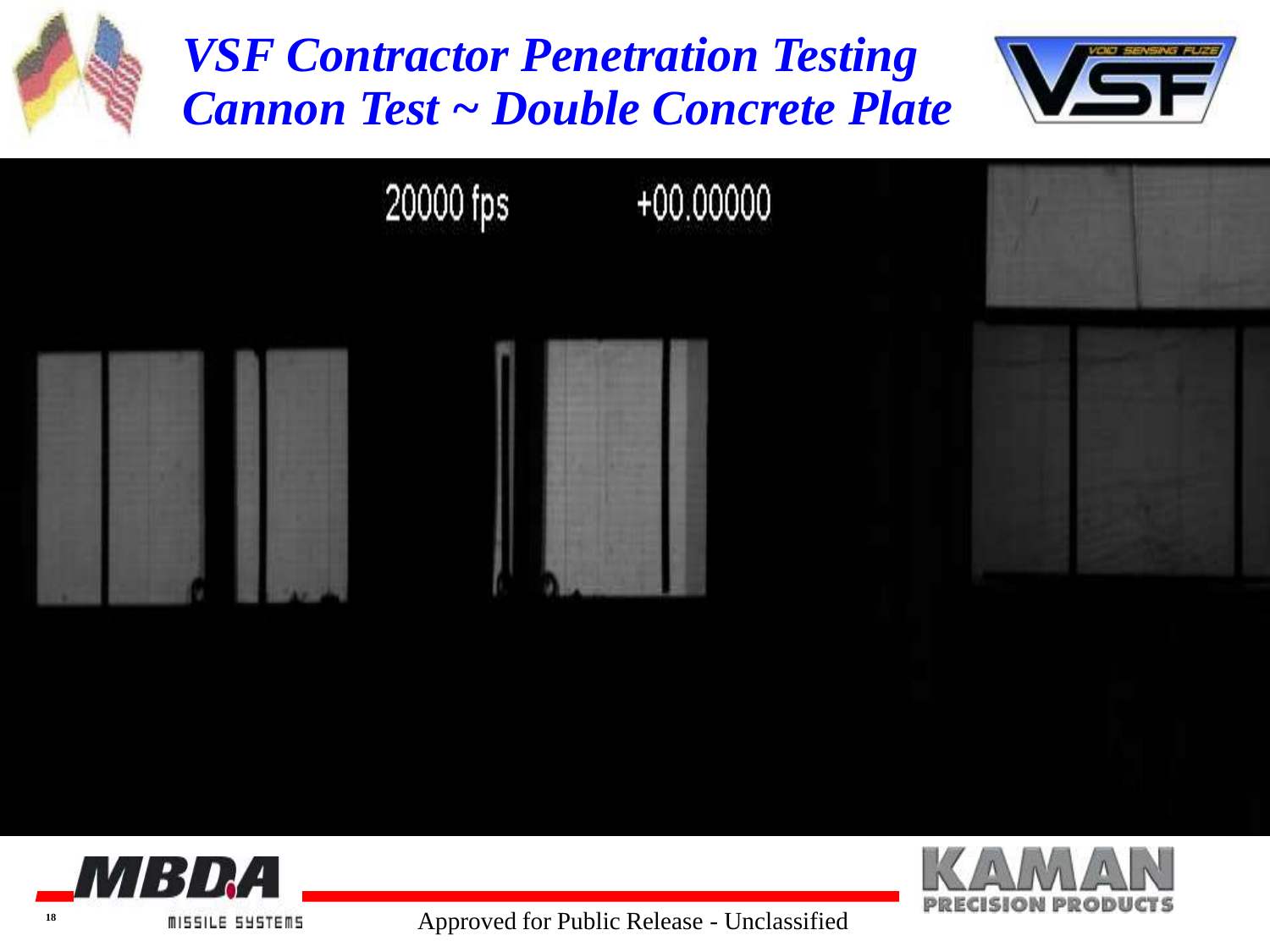





### *VSF ~ USG Testing Dale Spencer Kaman Precision Products*



<sup>19</sup> **IPS IS Approved for Public Release - Unclassified**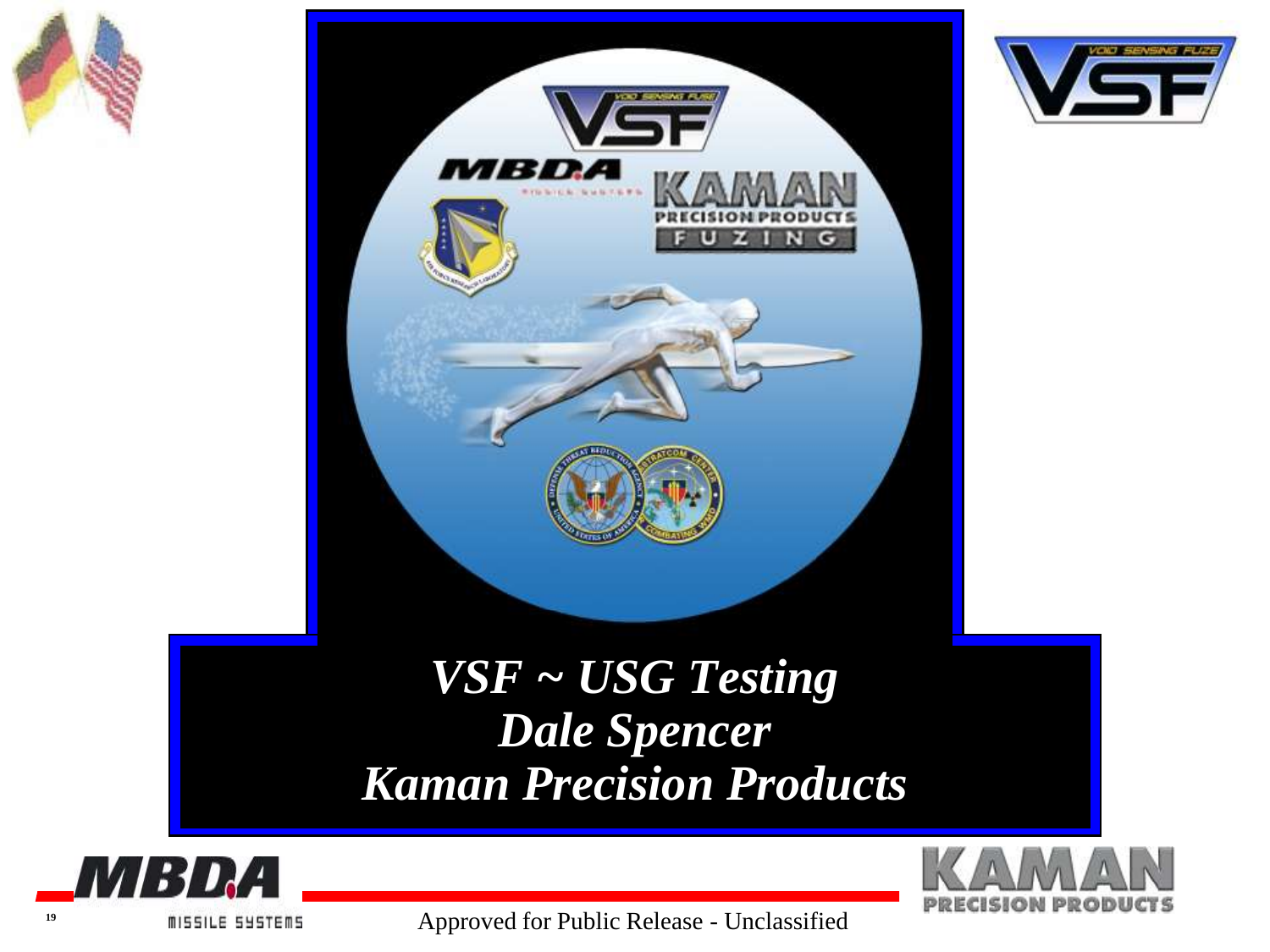

*VSF ~ USG Cannon Risk Reduction Testing*



- **Total of 4 Cannon Test Events**
- **Cannon Test #1 - Eglin Air Force Base**
	- **→ Objective:** Survivability and Functionality
		- **★ Repeat of the TDW Contractor Validation Test conducted previously to** confirm the integrity of the design high G load, and verify TDD ability to detect void layer
	- **Confirmation:** No Test
		- **→ Pusher Plate Failed due to material failure**
		- Fuze Burned, TDD Recorded and Functioned Post Test

**"The fact that the TDD survived the extreme gun gas pressure and extremely high gas temperature is remarkable."**

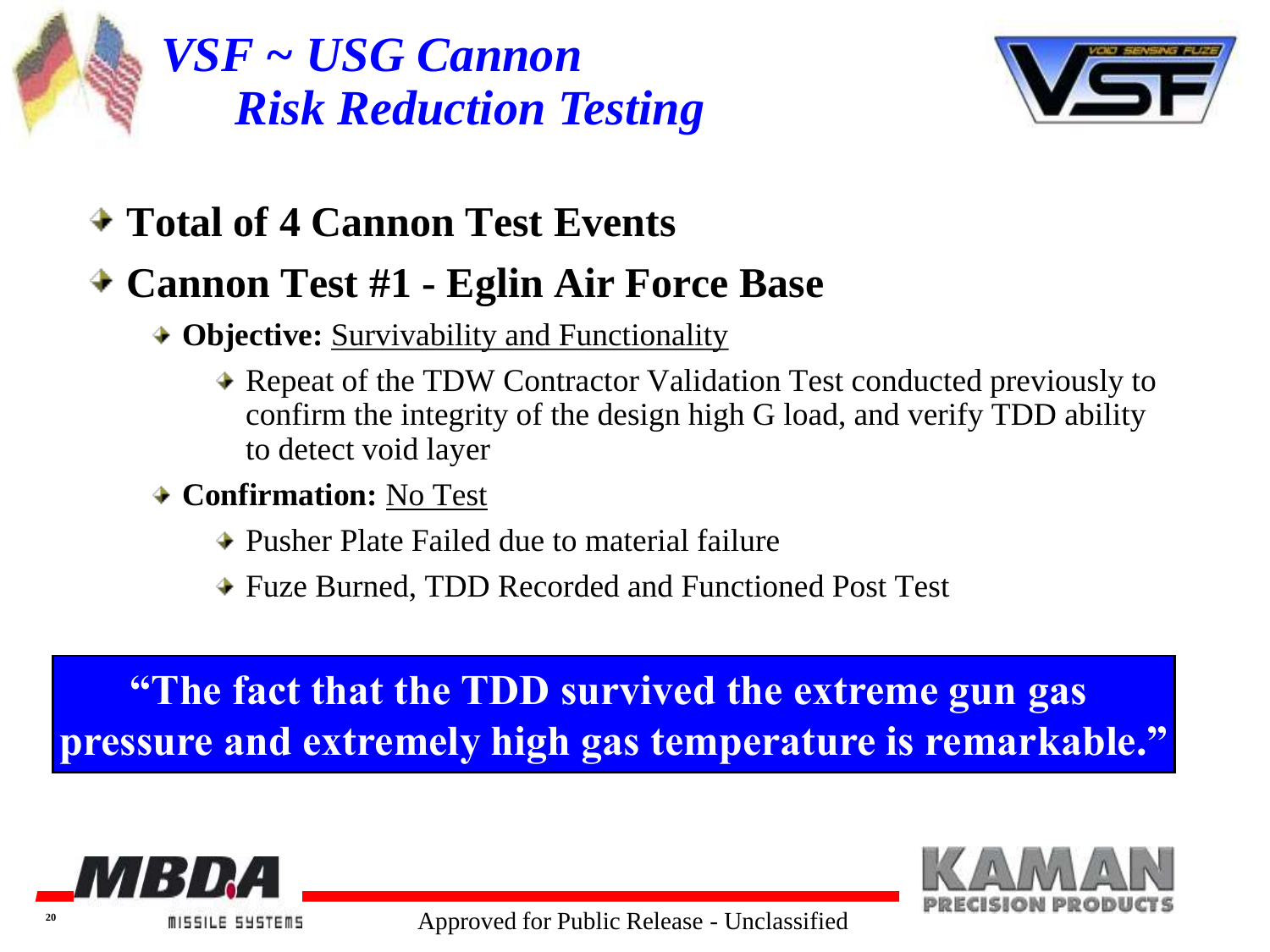



#### **Cannon Test #2 - Eglin Air Force Base**

- **★ Objective:** Survivability and Functionality
	- **★ Repeat of the TDW Contractor Validation Test conducted to confirm** void/layer detection, survivability, and functionality of the VSF at distance from gun barrel to front of first target layer
	- Verify VSF integrity and exposure to **High Lateral G loading**
- **← Confirmation:** VSF Complete Success Despite Warhead Breakup
	- Fuzewell separates from the penetrator and travelled about 30 ft from the final concrete target slab
	- Fuzewell sustained severe deformation with fuze retaining ring lock-up
	- **★ TDD functioned as programmed despite violent separation from** penetrator that was exposed to severe tail slap
	- Void Sensing Fuze remains intact and undamaged in damaged Fuzewell
	- $\rightarrow$  Final exit & fire signal generated successfully as programmed despite violent separation from penetrator



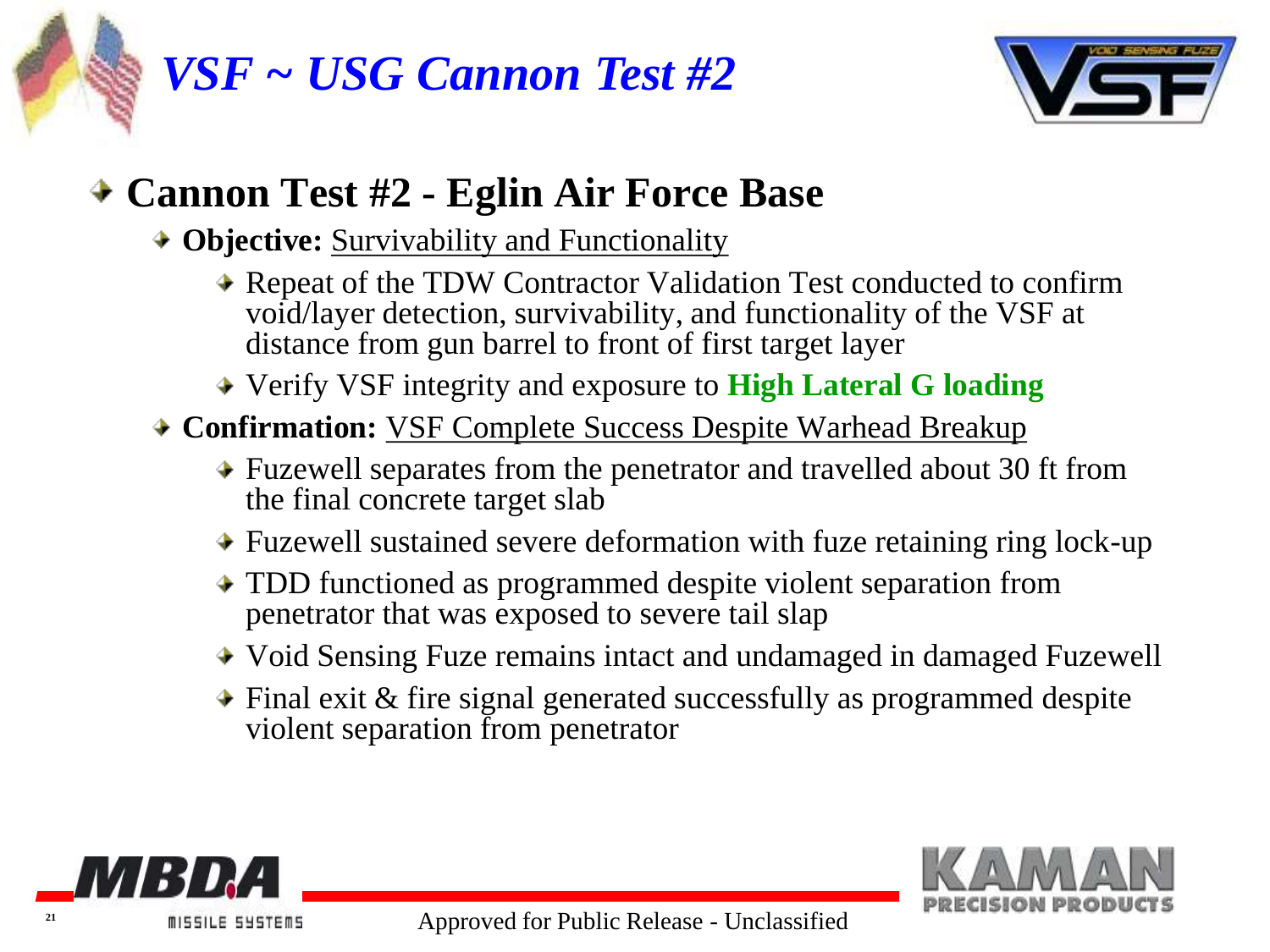# *VSF ~ USG Cannon Test 3 & 4*



#### **Cannon Test 3 & 4 ~ Eglin Air Force Base**

#### **→ Objective:** Survivability and Functionality

- **→ Test #3** is to confirm multiple void/layer detection, survivability, and functionality of the VSF through double concrete plate
- Test #4 is to confirm multiple void/layer detection, survivability, and functionality of the VSF through multiple concrete plate and compact soil
- **← Confirmation:** Complete Success both tests
	- The TDD functioned as programmed; traces show entry and exit from each concrete target and difference in deceleration levels between concrete and soil configuration
	- $\triangle$  The final exit & fire signals were generated as planned
	- No damage to VSF Fuzewell or VSF
	- $\triangle$  Inert VSF with Kaman HIDR in Booster Cup  $\sim$  reused multiple times



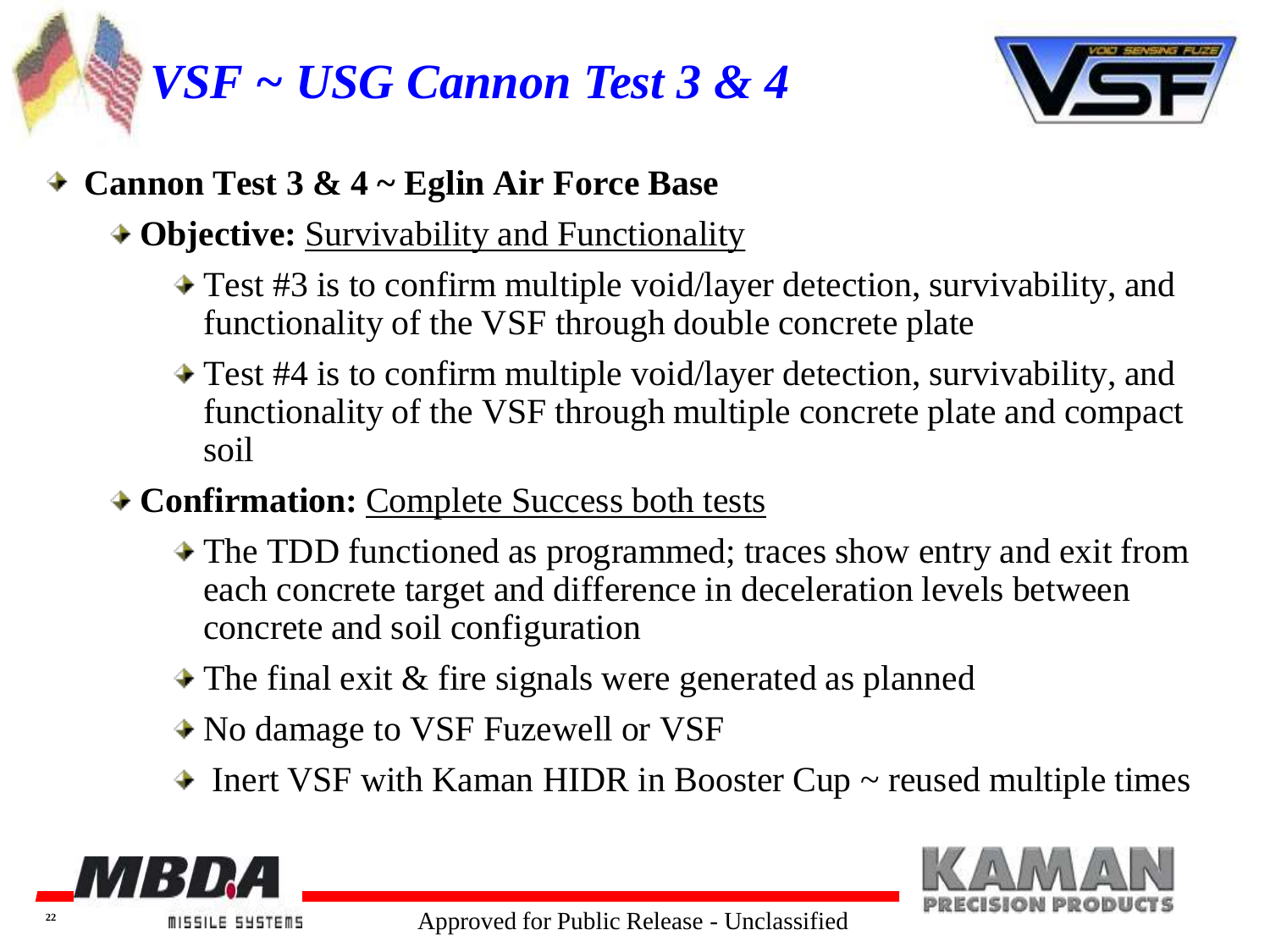

*VSF ~ USG Sled Testing*









<sup>23</sup> **Approved for Public Release - Unclassified**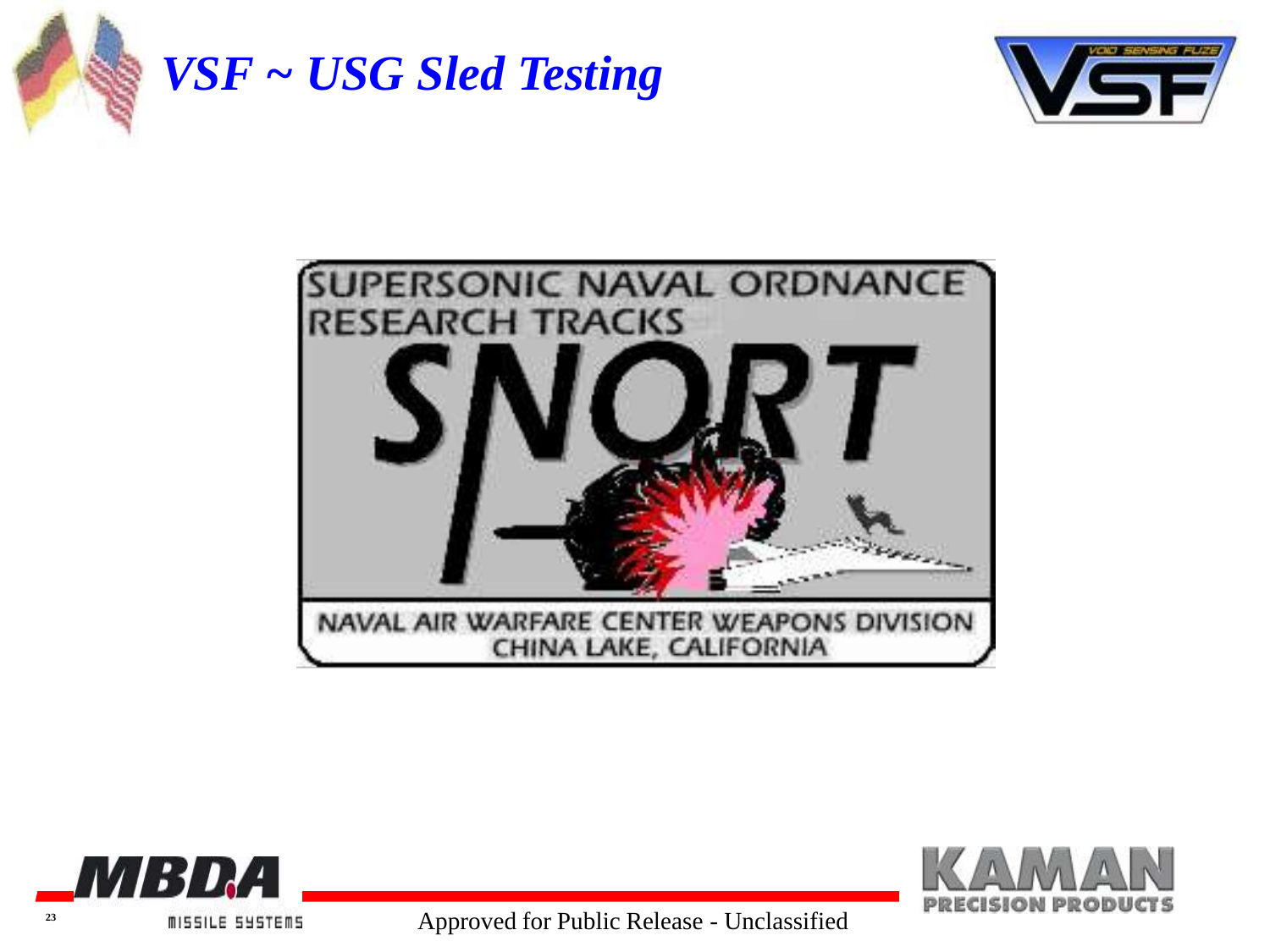



- **Total of 3 USG Sled Test Executed Successfully ~ China Lake**
- **Objective: Verify Survivability, Functionality, and ability for VSF to command fire signal at appropriate Pre-Programmed Void Layer Tests**
- **VSF Sled Test Parameters included:**
	- Void Sensing Fuze's conf/w Live Detonator/Inert Lead to enhance data collect & verify 'Fire' Command  $\sim$  (HIDR)
	- Pre/Post Test modeling for Risk Reduction, Comparison, and Model Update
	- Penetrator configuration designed to mitigate lessons-learned from PIMPF (FCT)
	- **→ Penetrator engineering designs minimal for VSF**



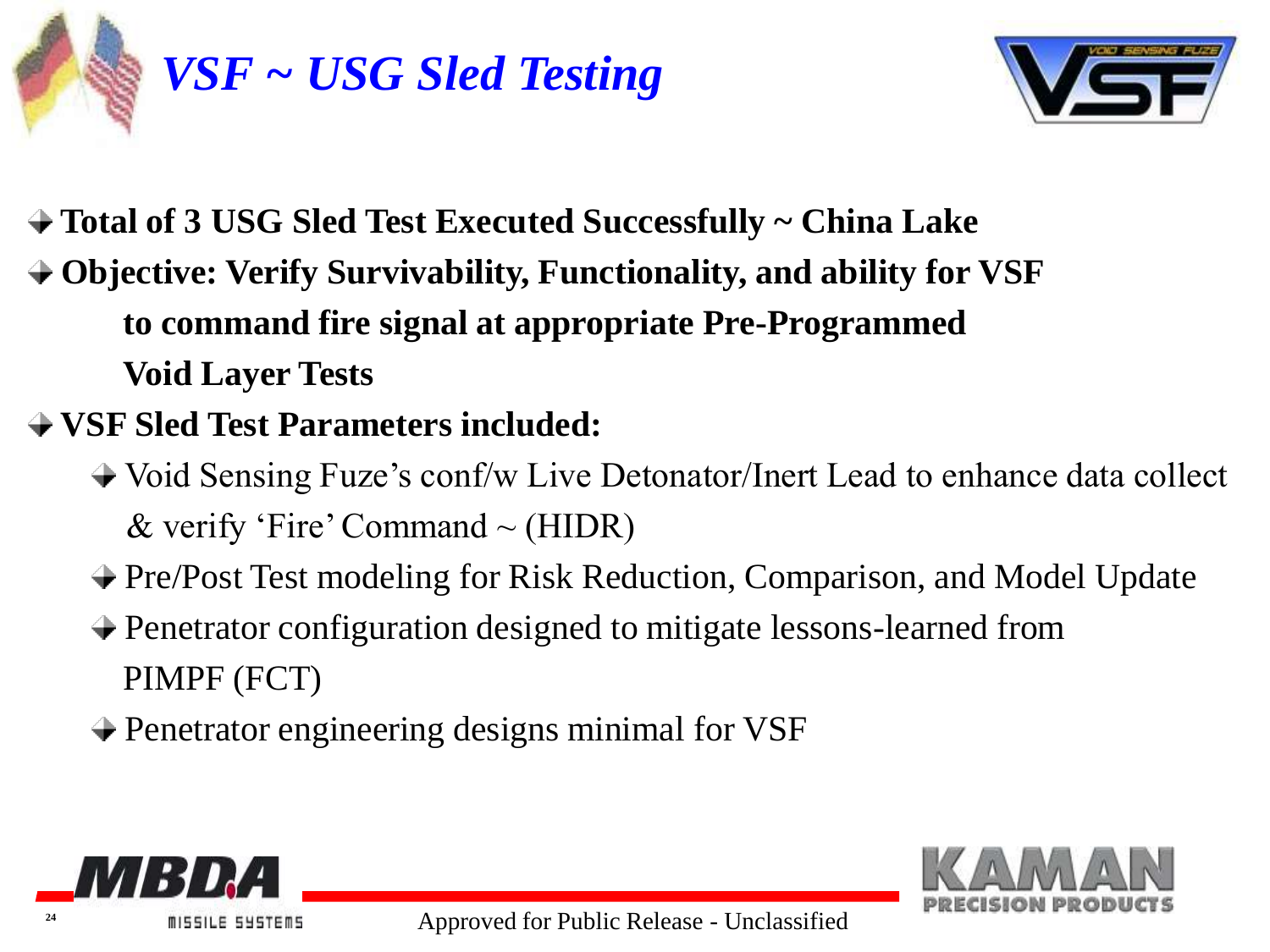### *VSF ~ USG Sled Testing Snapshot Primary Objective: Functionality & Survivability*



- **VSF Sled Test #1** 
	- $\rightarrow$  Repeat of the PIMPF FCT test to confirm no capabilities were lost between PIMPF and VSF during the PIP program
	- Verify VSF integrity and exposure to high lateral G loading
- **VSF Sled Test #2**
	- **→ Demonstrate VSF ability to detect the void space behind known target** and issue a fire signal after exiting that target
- **VSF Sled Test #3**
	- $\rightarrow$  Demonstrate the ability of the fire signal to initiate the detonator  $\sim$  HIDR
	- Determine the ability of the VSF to detect various target thickness and issue appropriate entrance and exit signals
- **Confirmation on all 3 USG Sled Tests: Complete Success**
	- $\rightarrow$  The TDD functioned as programmed in all test scenarios
	- $\rightarrow$  The final exit & fire signals were generated as planned
	- $\rightarrow$  The TDD traces clearly showed the entry and exit from each target set
	- $\rightarrow$  HIDR used during Test #3 showing useful x,y,z axial data



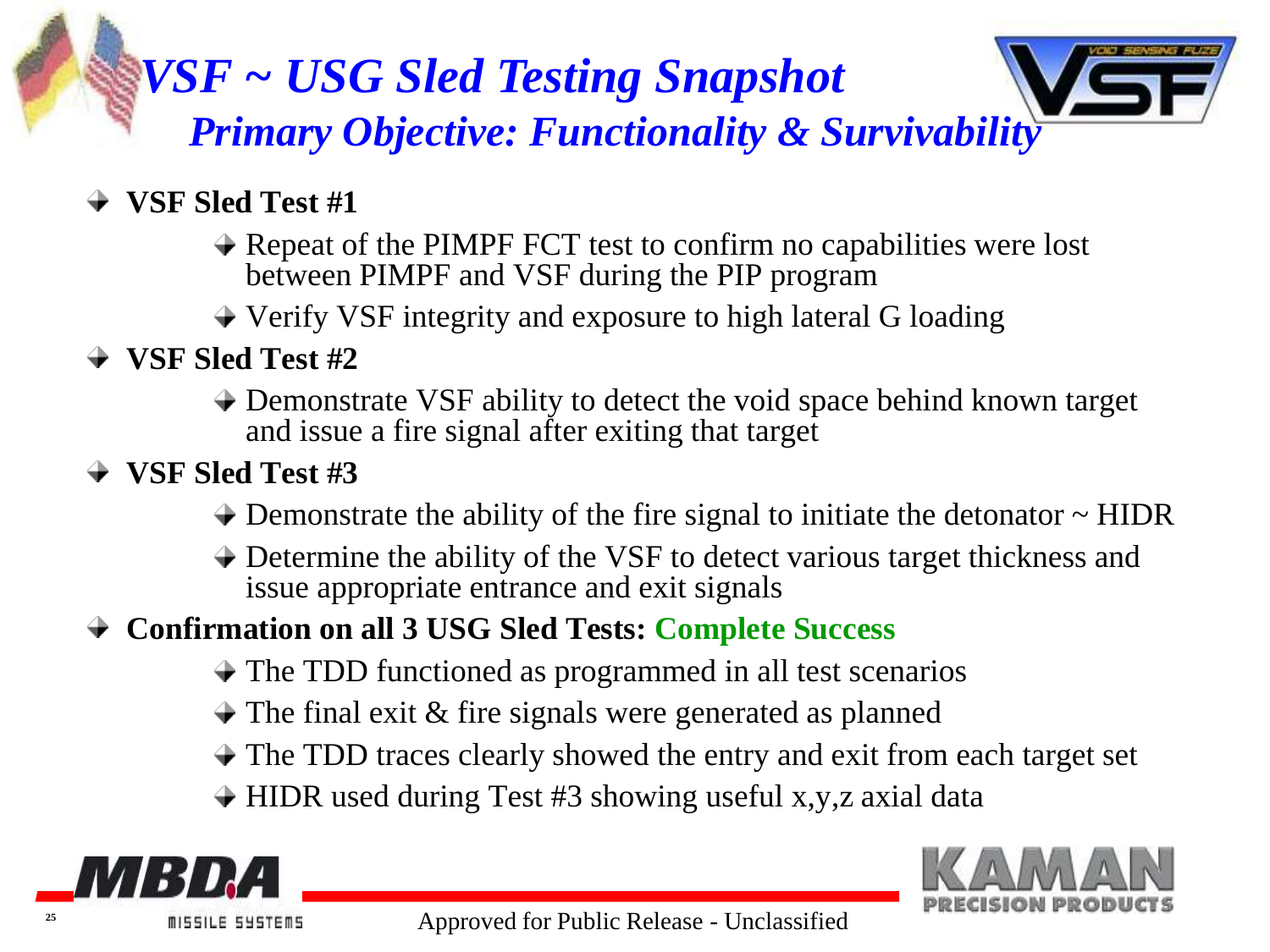

### *Example of VSF Sled Testing Multiple Target Penetration*







<sup>26</sup> **Approved for Public Release - Unclassified**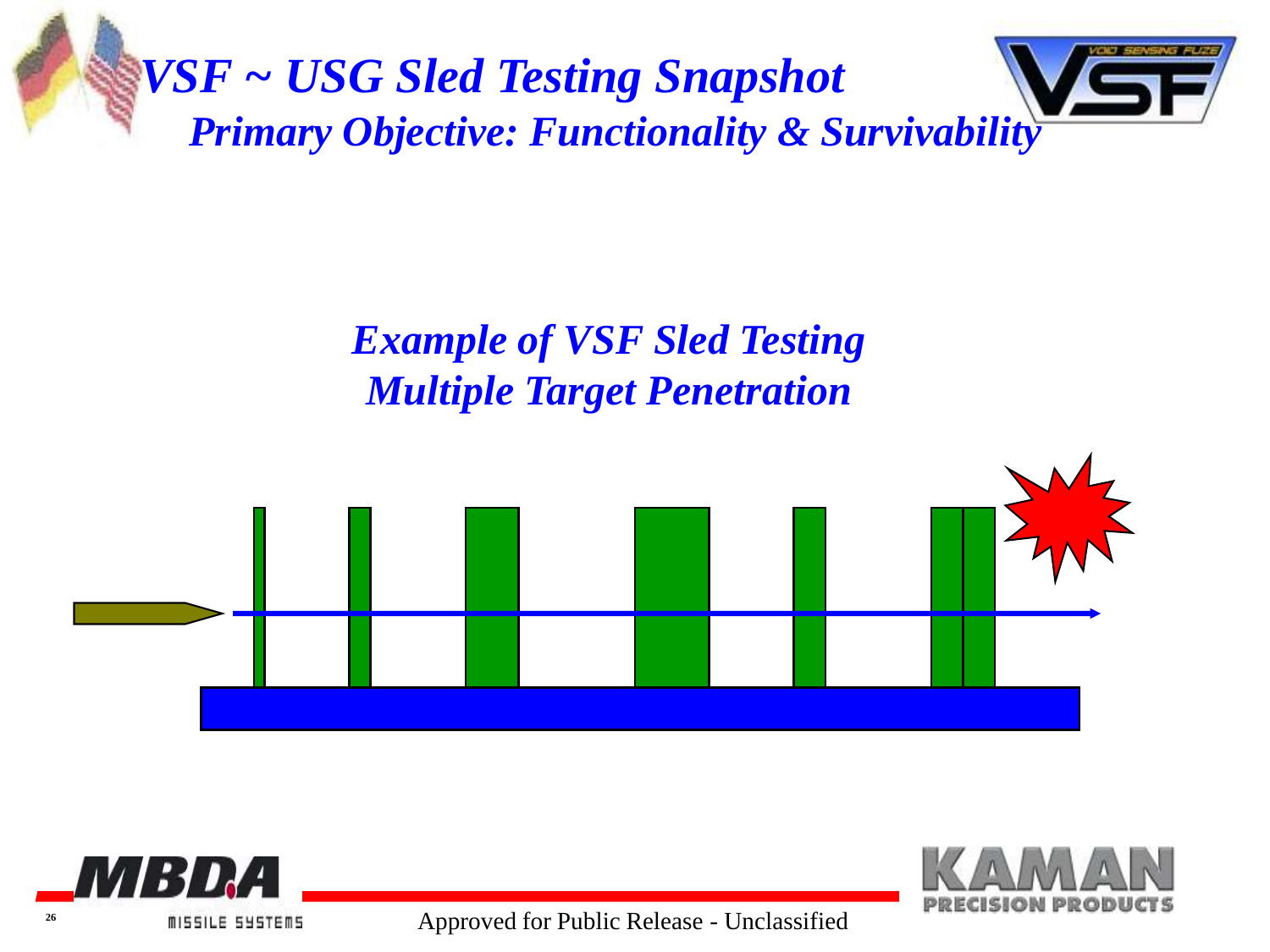### *Environmental Verification Testing*



 **Objective: verify the capability of the VSF to perform within the required specifications prior to, during and following exposures to various environments – Pending**





<sup>27</sup> **Approved for Public Release - Unclassified**